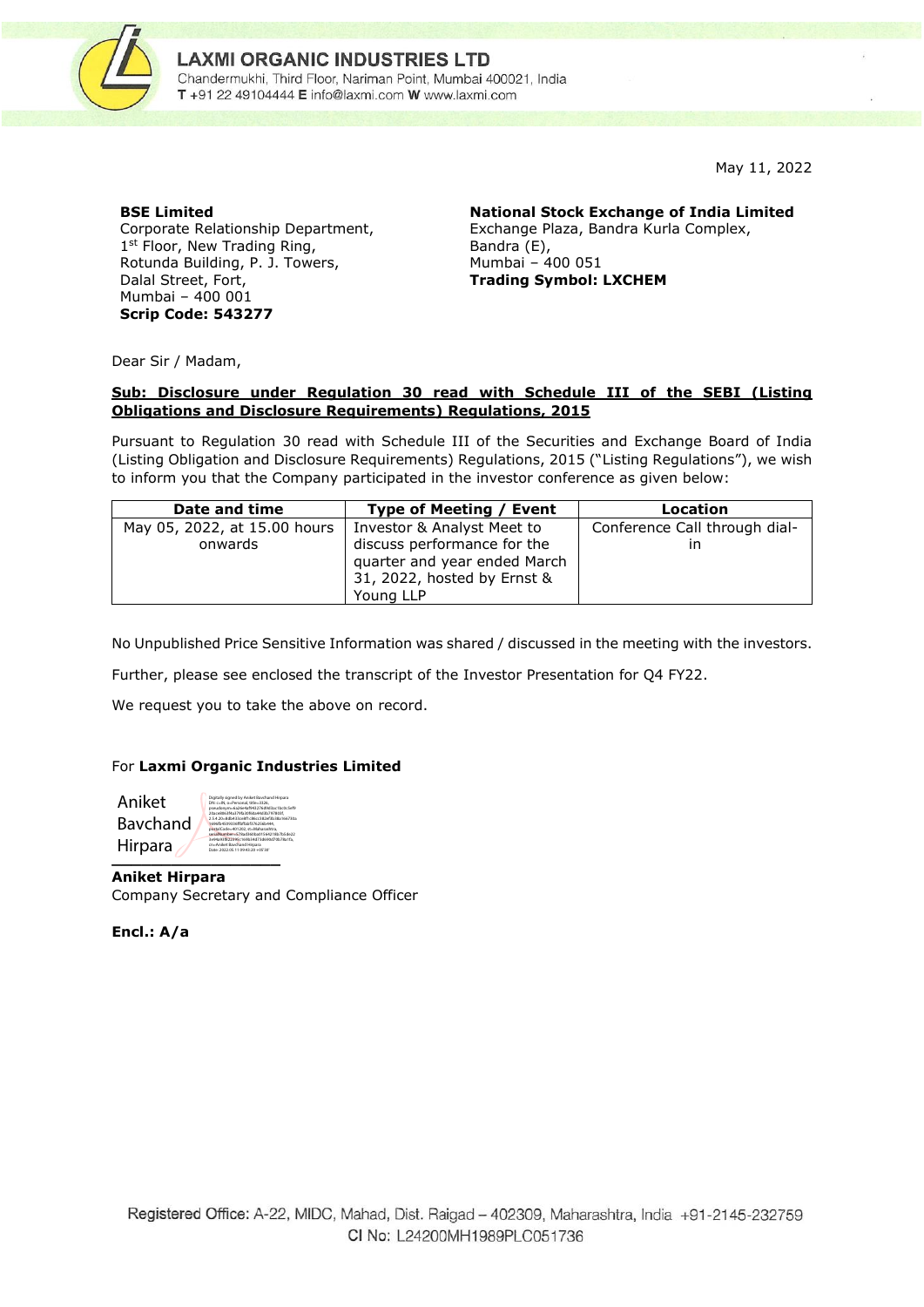

"Laxmi Organic Industries Limited Q4 FY2022 Earnings Conference Call"

May 05, 2022





MANAGEMENT: MR. RAVI GOENKA – CHAIRMAN & MANAGING DIRECTOR – LAXMI ORGANIC INDUSTRIES LIMITED MR. HARSHVARDHAN GOENKA – EXECUTIVE DIRECTOR – BUSINESS DEVELOPMENT & STRATEGY – LAXMI ORGANIC INDUSTRIES LIMITED MR. SATEJ NABAR - EXECUTIVE DIRECTOR AND CHIEF EXECUTIVE OFFICER - LAXMI ORGANIC INDUSTRIES LIMITED MR. PARTHA ROY CHOWDHURY – CHIEF FINANCIAL OFFICER – LAXMI ORGANIC INDUSTRIES LIMITED MS. TANUSHREE BAGRODIA - CHIEF FINANCIAL OFFICER – LAXMI ORGANIC INDUSTRIES LIMITED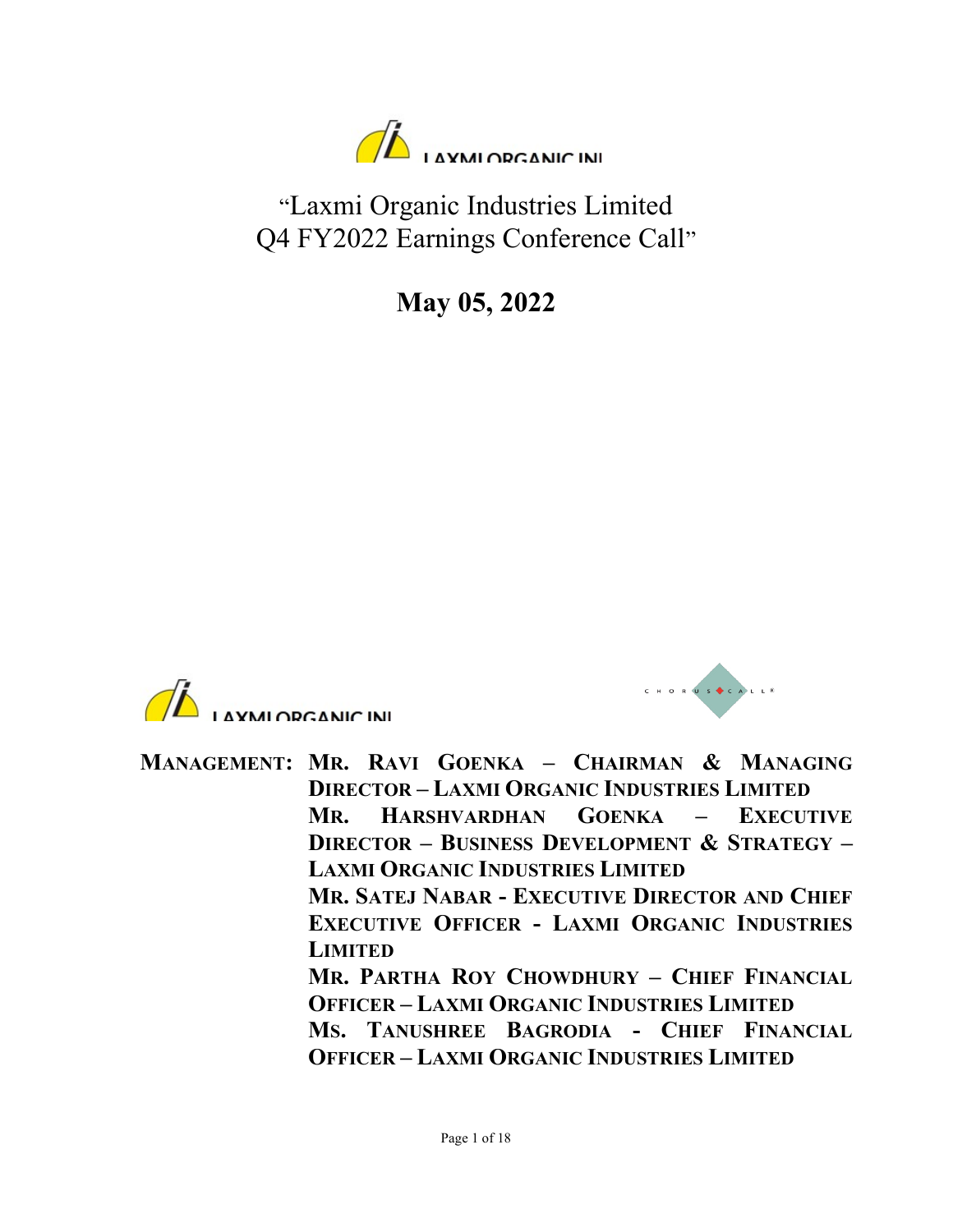

- Moderator: Ladies and gentlemen, good day and welcome to the Laxmi Organic Industries Limited Q4 FY2022 Earnings Conference Call. As a reminder, all participant lines will be in the listenonly mode and there will be an opportunity for you to ask questions after the presentation concludes. Should you need assistance during the conference call, please signal an operator by pressing "\*" then "0" on your touchtone phone. Please note that this conference is being recorded. I now hand the conference over to Mr. Kanav Khanna from EY. Thank you and over to you Sir!
- Kanav Khanna: Thank you Inba. Good afternoon, to all the participants on this call. Before we proceed to the call, let me remind you that the discussion may contain forward-looking statements that may involve known or unknown risks, uncertainties, and other factors. It must be viewed in conjunction with our businesses that could cause future results, performance or achievement to differ significantly from what is expressed or implied by such statements.

Please note that we have mailed the results and the presentation and the same are also available on the company's website and on BSE. In case you have not received them you can write to us, we will be happy to send it over.

 Now, to take us through the result and answer all your queries today we have the top management of Laxmi Organic Industries Limited, represented by Mr. Ravi Goenka – Chairman and Managing Director, Mr. Satej Nabar – Executive Director and Chief Executive Officer, Mr. Harshvardhan Goenka – Executive Director – Business Development and Strategy and Mr. Partha Roy Chowdhury – Chief Financial Officer. We will start the call with the brief overview of the quarter gone past and the financial year 2022 and then conduct Q&A. Now, with that said, I will now hand over the call to Mr. Goenka. Over to you Sir!

Ravi Goenka: Very good afternoon ladies and gentlemen and welcome to earnings call of our company. This is the first full year after the listing of our company in March 2021 and I am happy to share with you my sentiments and views on the annual performance of our company. With me on the call, I have Satej, our CEO, Harsh, our Executive Director, Partha, our President and CFO and Ms. Tanushree Bagrodia, our new CFO.

> The year ended on a strong note, our console revenues crossed Rs.3000 Crores a milestone we clocked consolidated PAT of Rs.237 Crores. Cash flows from operations crossed Rs.300 Crores, a large part of which got deployed in the ongoing capex after taking care of our working capital needs. We also completed the repayment of the long-term debts as envisaged in the IPO.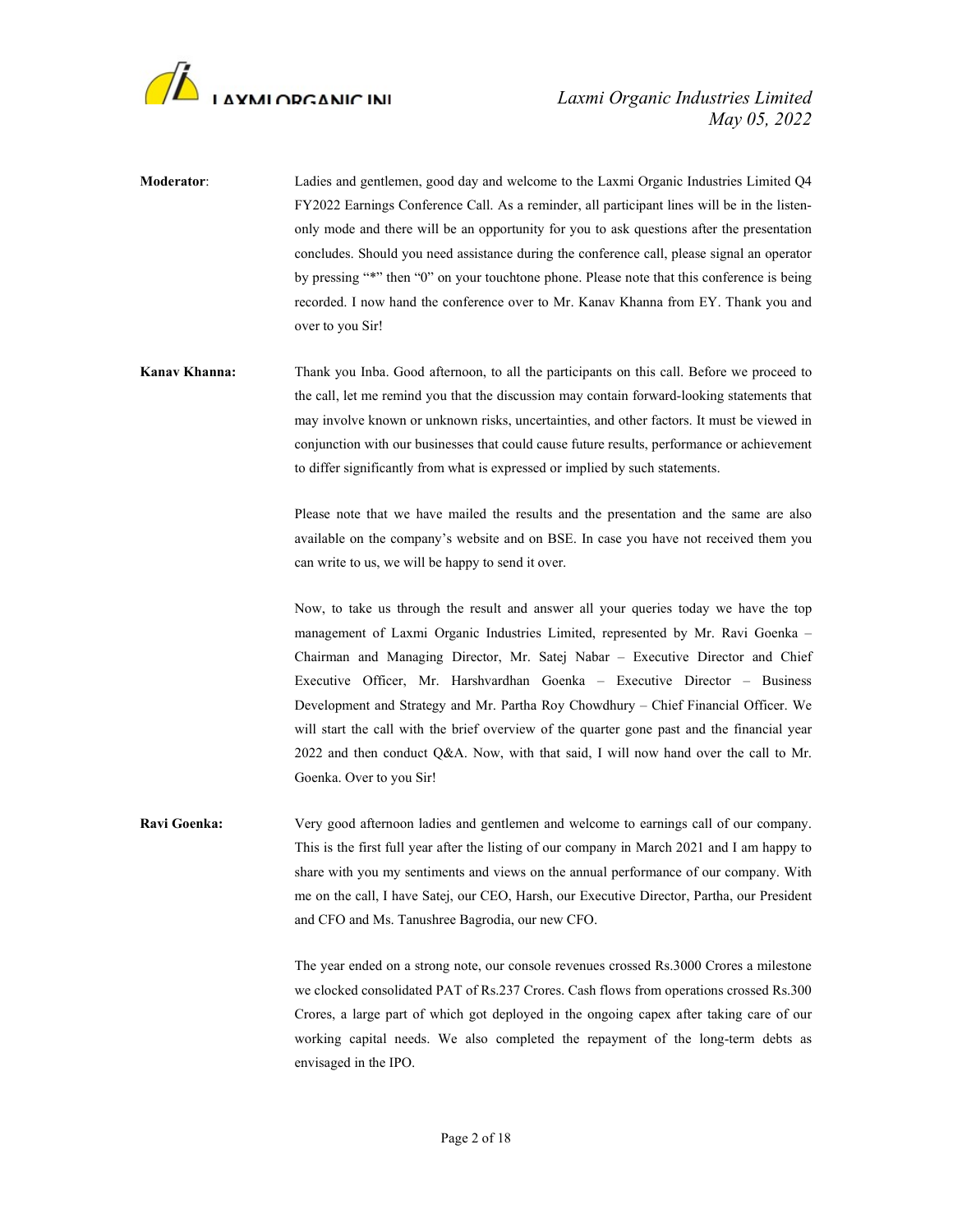

## May 05, 2022

 I am particularly happy that we could return a strong performance despite the headwinds on many fronts. Both our businesses did well, of course at different points in time during the year. Our AI or the acetyl intermediate business did very well in the first half and the specialty intermediate business has been continuing its good performance in the second half of the year and this resulted in recovering part of our losses that we incurred during the 50 day plant shut down on account of the unprecedented floods at our factory in July 2021. Through the year, raw material prices remained volatile, energy costs and international freights escalated to unprecedented heights, other logistic uncertainties compounded the challenges. The result this year however testify the resilience and tenacity of our businesses both AI and SI and speaks about the ability of our teams to deal with diversified business realities. Our performance this quarter was largely driven by the SI business which performed strongly on both fronts, volume and product mix. The volumes in this quarter mirrored our last quarter performance with an improved product mix. One of the high points of our specialty intermediates basket this year has been our ability to enter strongly into the international markets. Our SI revenue grew by 74% on an annualized basis. One of our capex in SI got commissioned and shall start generating revenues from the current quarter itself. Another major capex will get commissioned and start generating revenues from the next quarter.

 On the AI front, this quarter, while our volumes showed some growth as anticipated margins were impacted due to price corrections. However, our European subsidiaries performance remained robust and it is expected to return similar performance in the near future. AI revenue grew by almost 98% in FY2022 from FY2021 on the back of both volumes and prices.

 Our fluorochemicals capex is going ahead in the right momentum. Our civil construction, infrastructure and utilities at Loteparshuram is nearly completed, 60% and more of the Italian equipments have been dispatched and received while the work is going on at the site. Samples from the R&D and Kilo Lab are getting approved by domestic and international customers. The project is expected to start up in Q3 2022 in a phased manner. Going forward we will continue to drive operational efficiencies and maintain our leadership in AI through enhanced capacities and periodic debottlenecking. For our SI segment we are confident that new capacities will further improve our product mix while we focus on increasing the share of contractual sales and expand geographical presence. The opportunity in our SI segment is robust and we are preparing for a phased growth beginning with agrochemicals and progressing to pharmaceuticals and industrial applications over time. The strategy of creating a strong foundation has worked for us in our SI segment and we are confident that we can replicate that success in our FI area as well.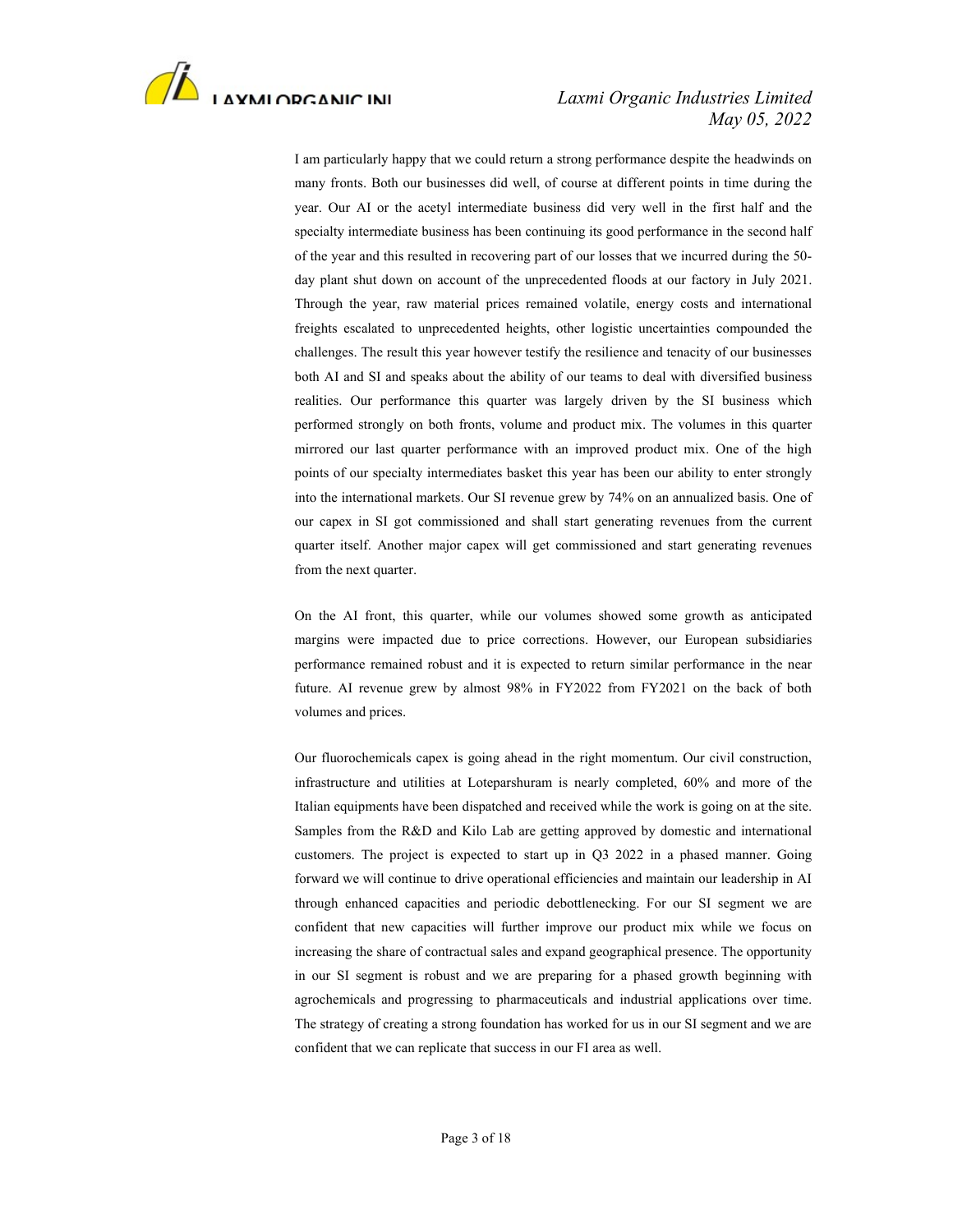

# May 05, 2022

 Just to give you heads up on all the numbers that we have reported in media as well as on our website, our standalone financial highlights, we had operating revenue of Rs.2996 Crores as compared to Rs.1606 Crores in FY2021, which is a growth of about 87% year-onyear. Our EBITDA at Rs.319 Crores compared to Rs.202 Crores shows a growth of 58% year-on-year. Our PAT at Rs.231 Crores compared to Rs.123 Crores in FY2021 is a growth of more than 89% year-on-year. Our console results are mirroring our standalone our operating revenues at Rs.3084 Crores as compared to Rs.1768 Crores in 2021, a growth of 74%. Our EBITDA at Rs.368 Crores in 2022 compared to Rs.217 Crores in FY2021 a growth of 70% and profit after tax of Rs.257 Crores compared to RS.127 Crores in FY2021 which is a growth of 102% year-on-year. So, all-in-all a good year, a good beginning and many more miles to walk, many more milestones to achieve and with this I take the opportunity to thank all Laxmiites, our business associates, our investors, well-wishers for their unflinching support through this journey. I now lead the floor open to the questionand-answer session.

Moderator: Thank you. Ladies and gentlemen, we will now begin the question-and-answer session. The first question is from the line of Ritesh from RKS Equity Solutions. Please go ahead.

- Ritesh: Thanks for sharing all the details and future focus. For the next year how do you see the demand and supply side, how you are going to manage your cost part, because we are seeing a lot of cost volatility are actually hampering our operating margins, do you see how we can improve our margins in the operations side? Thanks.
- Partha Roy Chowdhury: Ritesh, good afternoon, I am Partha Roy Chowdhury. As far as the costs are concerned if you observe our material costs are of the order of about 70% that is the block which needs to be managed and in fact both our major raw materials are commodities where the prices are published and are available in the public domain. Therefore, the way we look at operating the business is not to really get a reduction or a cap on the cost, which we continuously and consistently do, it is all a matter of managing the cost and how we are able to pass them on through the selling prices. So, the phenomenon which you have noticed over the last five quarters, there has been a lot of volatility and therefore there has been a lot of volatility in the margin profile as well. But on a consistent basis if you have to run a model then my personal position on this is an EBITDA margin of about 13% odd should be good enough to give the necessary indication.

Ritesh: Thanks, I have one more question on this same part, in the P&L I can see we have purchase of stock in trade which is very high in numbers, it is three times to the previous quarter, can you elaborate on this item, why it is so high?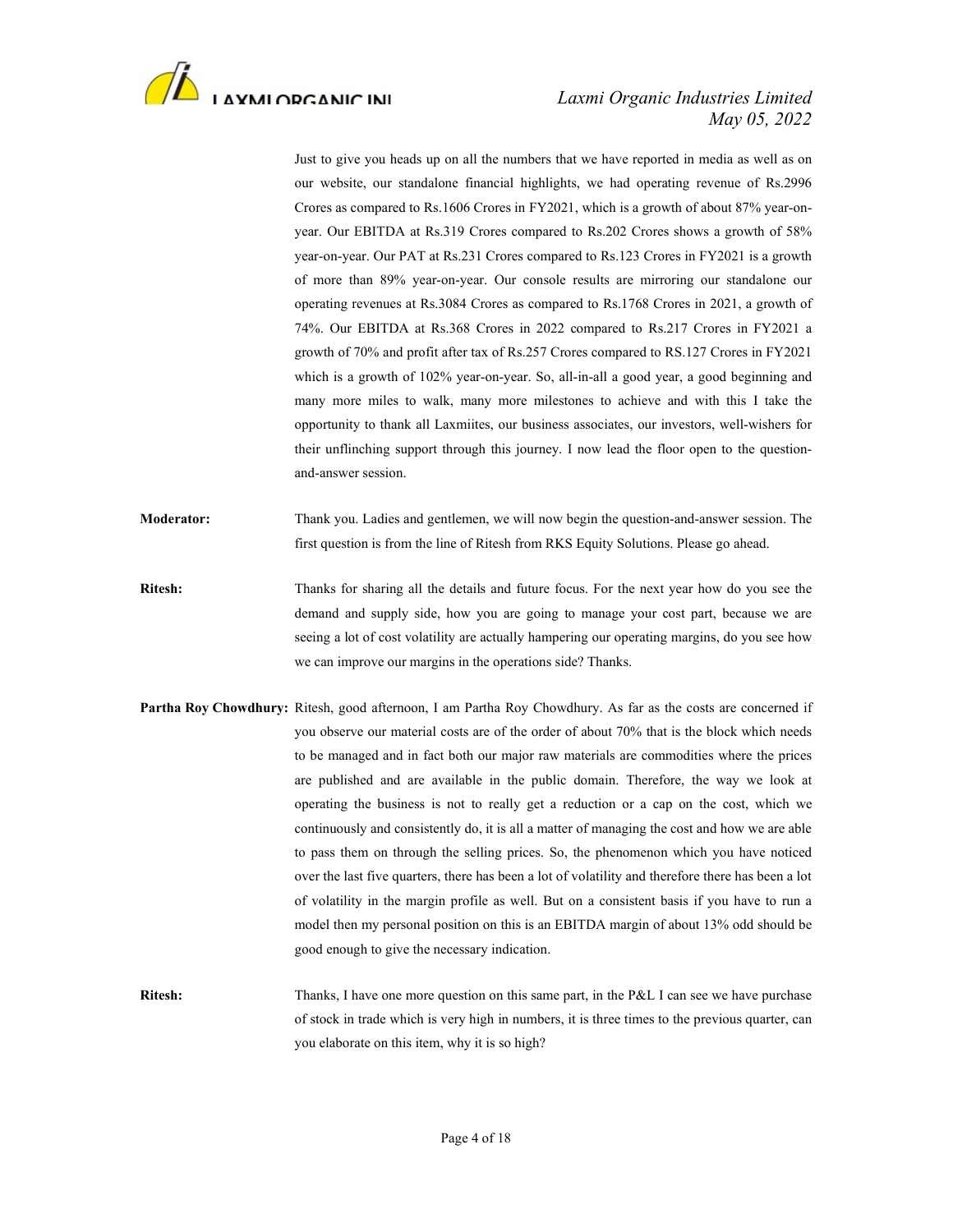

- Partha Roy Chowdhury: Compared to the previous quarters if you have observed there are note in the published results which says that we have initiated the merger of Yellow Stone YCPL, so post October we are operating YCPL as a converter therefore we are actually supplying the raw materials to them and buying back the finished from them which because of the accounting treatments which we give to these transactions, the traded portion looks bloated. Going into next year, our expectation is that the merger process should come through within Q1 of the current financial year and then the numbers would get moderated.
- Ritesh: Okay, and the demand side how we see the demand from the market in each region?

Partha Roy Chowdhury: The demand side remains robust Ritesh.

- Ritesh: What is the guidance which we can see for the year, how much the growth you are expecting in terms of revenue for the year as well for the next quarter?
- Partha Roy Chowdhury: We shall abstain from giving any guidance Ritesh, okay. That is point number one. Point number two, substantial portion or part of our topline the revenue line also depends on the prices of the products, both the finished product as well as the raw materials, right. So, if the prices soften then the revenue could get soften but if you ask me for the year as a whole, we are looking at some growth but that growth may not be as robust as we have experienced in the year which has gone by.
- Ritesh: Okay, any tentative numbers because last year was a turbulent one where we have done very good job there, so do you think any 10, 20 any projection if you can give us?
- Partha Roy Chowdhury: No, we would not like to give you any projections as such, but we can assure you we shall work harder than what we have worked this year.
- Ritesh: Okay, thanks and as our Chairman also said that the new plant capacities fully utilized. So, would they be operational in this quarter or the exact revenue may be coming from there or still we need to wait from the operation point of view?
- Harshvardhan Goenka: Ritesh, Harsh here. I think as it was told we have got capex's coming on stream for the next three quarters, as they come on stream these are chemical plants they ramp up, they have got immediate demand offtake but you will see maybe with a little bit of lag these things coming some within the quarter, but full stream might take another quarter to achieve.
- Ritesh: Okay, thanks for answering me and wish you best of luck for the year and the quarter.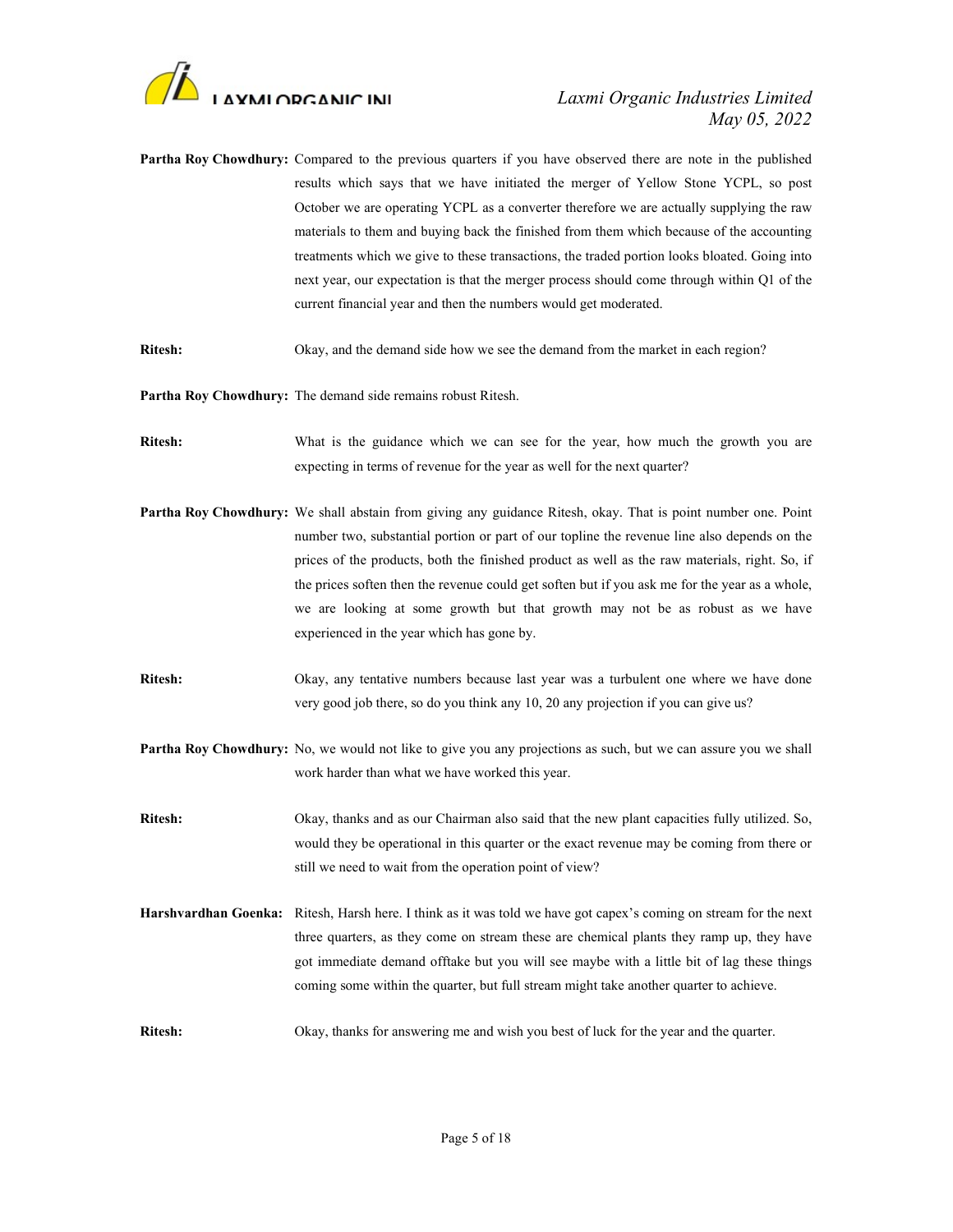

- Moderator: Thank you. The next question is from the line of Nitesh Dhoot from Prabhudas Lilladher. Please go ahead.
- Nitesh Dhoot: Hi! Sir, thank you for the opportunity. My first question is we had 40% contribution from your products in FY2021, what would be that number for FY2022. I am asking this as the graph in PPT on slide 14 mentioning about new products has incorrect number over there so basically mentioning the total SI revenue instead of giving the product, if you could check me that number?
- Harshvardhan Goenka: We come back to you on that error if at all, but we will not give up number exactly we will just state that our new product that we had launched in the last year and expected to grow has grown as per our expectations and little bit exceeded that and this sort of trajectory that you have seen us deliver in the past is what we are looking to duplicate going ahead.
- Nitesh Dhoot: This is one number which has been given out, so any specific reason why you are not willing to give that numbers?
- Harshvardhan Goenka: Just competitive reasons it is part of our strategy because that will let out some of things that we are trying to do and if you like a deeper conversation on this maybe we can take this in our one-on-one session where we can explain to you in far more detail.
- Nitesh Dhoot: Sure, that should be fine. Moving on to my next question, when did we add 32,000 metric ton capacity on the AI side and what was the capital gone for the same?
- Partha Roy Chowdhury: These capacity additions are results of debottlenecking through the year and the enhanced capacity that we have reported is the capacity that we have at the end of the year. So, you can probably take half – half.
- Nitesh Dhoot: So, what could have been the overall capacity utilization number including YCPL and the debottlenecking that you have done, so what is the total of utilization number if you can share?
- Partha Roy Chowdhury: Very similar to what we have reported in the past. The capacity utilization would remain between 80 to 90% at all point in time.
- Nitesh Dhoot: What would be the value and volume growth, I mean would it be possible to give out that number of the 98% - 100% on the AI revenue that you reported. Did you make from more of pricing i.e. around 75% odd pricing in the balance from volumes?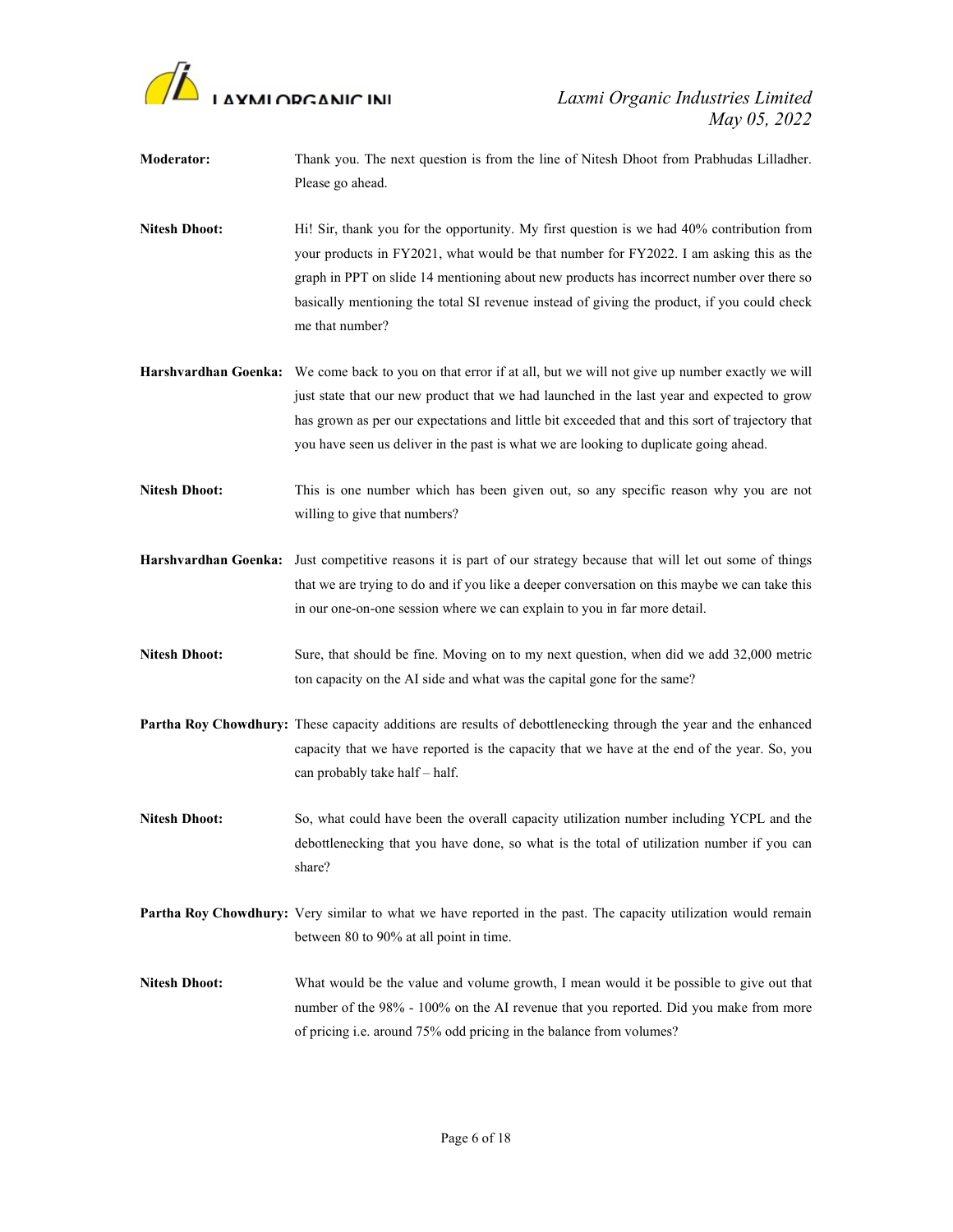

- Partha Roy Chowdhury: I do not think we would be in a position to give out any value and capacity utilization indications. Having said that you have to keep in mind that even the fourth quarter of that financial year which has gone by in the acetyl segment prices remained at a very elevated level. The raw material prices have started correcting, but the finished product prices have corrected for just about a quarter, right so we need to keep that in mind and again for your modelling purpose you will get this price indications in the public domain.
- Nitesh Dhoot: Sure, can I ask you what could be the EBITDA contribution of SI and AI in FY2022, not clear why we do not report the segment wise break up given that product profiles are very different and for that matter even our closest peer are giving out a few of break up between the segments/
- Partha Roy Chowdhury: Essentially three reasons. The first reason is we consider ourselves operating one business, the way these two businesses operate, they are actually connected at the starting point and at the end point. So, we have common raw materials and we have common customers, it is only in the middle that they are divergent. Therefore, we continue to operate these business as one chemical business that is number one. Number two, we do not want to give out these numbers for obvious competitive reasons. Number three, we would like everyone to look at us as one and not really as sum of parts, that is the principle that we follow and we shall consistently continue to follow this.
- Nitesh Dhoot: Okay, next question on the capex outflow, 290 Crores is the number for FY2022, if you could get the breakup again between AI, SI and how much would towards fluorochemicals, any ballpark indications?
- Partha Roy Chowdhury: Fluorochemicals is of the order of about Rs.150 Crores, SI is of the order of about Rs.175 Crores odd and the balance investment has gone into AI. Lot of these investments in SI are also infrastructure related which are not directly revenue generating investments.
- Nitesh Dhoot: Okay, but this number totals up to more than Rs.325 Crores, I am talking about the cash outflow on capex which as per your balance sheet is Rs.290 Crores?
- Partha Roy Chowdhury: You are referring to the cash flows?

Nitesh Dhoot: Yes.

Partha Roy Chowdhury: Do not do that, because there are capital advances and all those splits these are constructed as per the accounting standards.

Nitesh Dhoot: Sure, so this Rs.325 Crores or slightly more than Rs.325 Crores that is the total?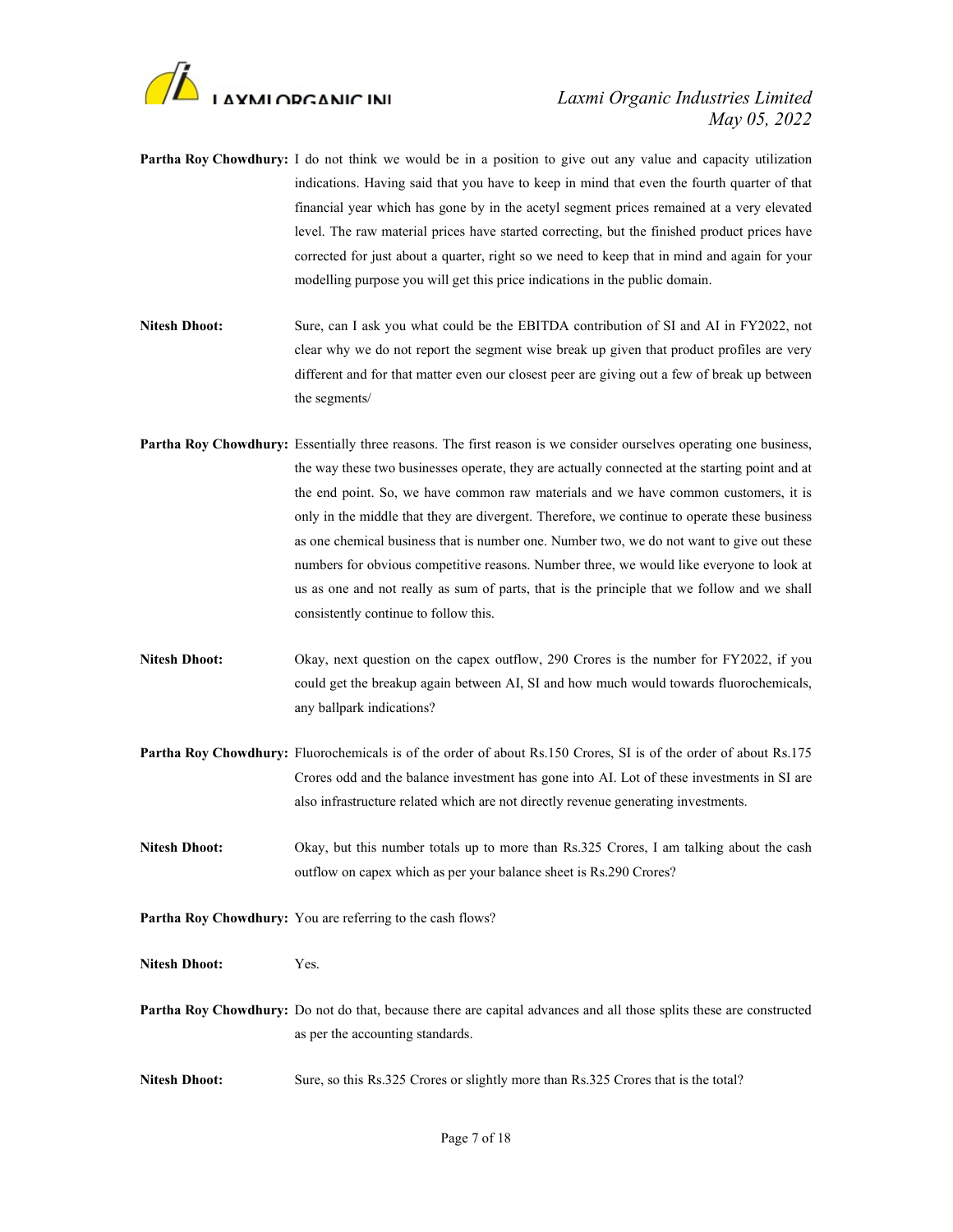

- Partha Roy Chowdhury: Yes, approximately. There are also compensating entries in consolidations, I am talking about ballpark numbers not exact numbers, exact number you would see once the annual report is published.
- Nitesh Dhoot: That is fine. One more question on cash flow item whereby there is a purchase of investment of about Rs.1035 Crores and a sale of Rs.1034 Crores, so what do the investments pertain to?
- Partha Roy Chowdhury: These are actually deployment of surplus funds in mutual funds and other similar instruments which are classified as investments under Ind-AS and GAP and all that.
- Nitesh Dhoot: What I meant is that this number appears to be quite significant, last year this number was around Rs.170 Crores is it like there has been multiple rounds of investments of trading and which is why this number is pretty large?
- Partha Roy Chowdhury: NO, these are all mutual fund investments for three day, five days, seven days some time maybe two weeks or three weeks.
- Nitesh Dhoot: And one last if I may, on the tax rate what is the kind of number that we should work with going forward, Q4 tax was negligible so is there any write off or write back or a one off?
- Partha Roy Chowdhury: If you have to work on that you work on a weighted average tax rate of about 20-21% basically the math you continue to apply.
- Nitesh Dhoot: Sorry, one last if you can give out the total R&D spend for the year?
- Partha Roy Chowdhury: What is the question sorry, I missed that once again, I am extremely sorry.
- Nitesh Dhoot: R&D spend for FY2022 and breakup, if possible?

Partha Roy Chowdhury: Which we shall provide in the Director's report when we publish the annual report. But it should be of the order of about Rs.15 Crores odd and leaving aside of course the administrative expenses and the employment cost of R&D, but you will get that number in the annual report.

- Moderator: Thank you. We will take our next question from the line of Saurabh from Asian Market Securities. Please go ahead.
- Saurabh: Thank you for the opportunity. Sir, you mentioned about the margins in AI, but if you can talk about the margins in SI and outlook on the same?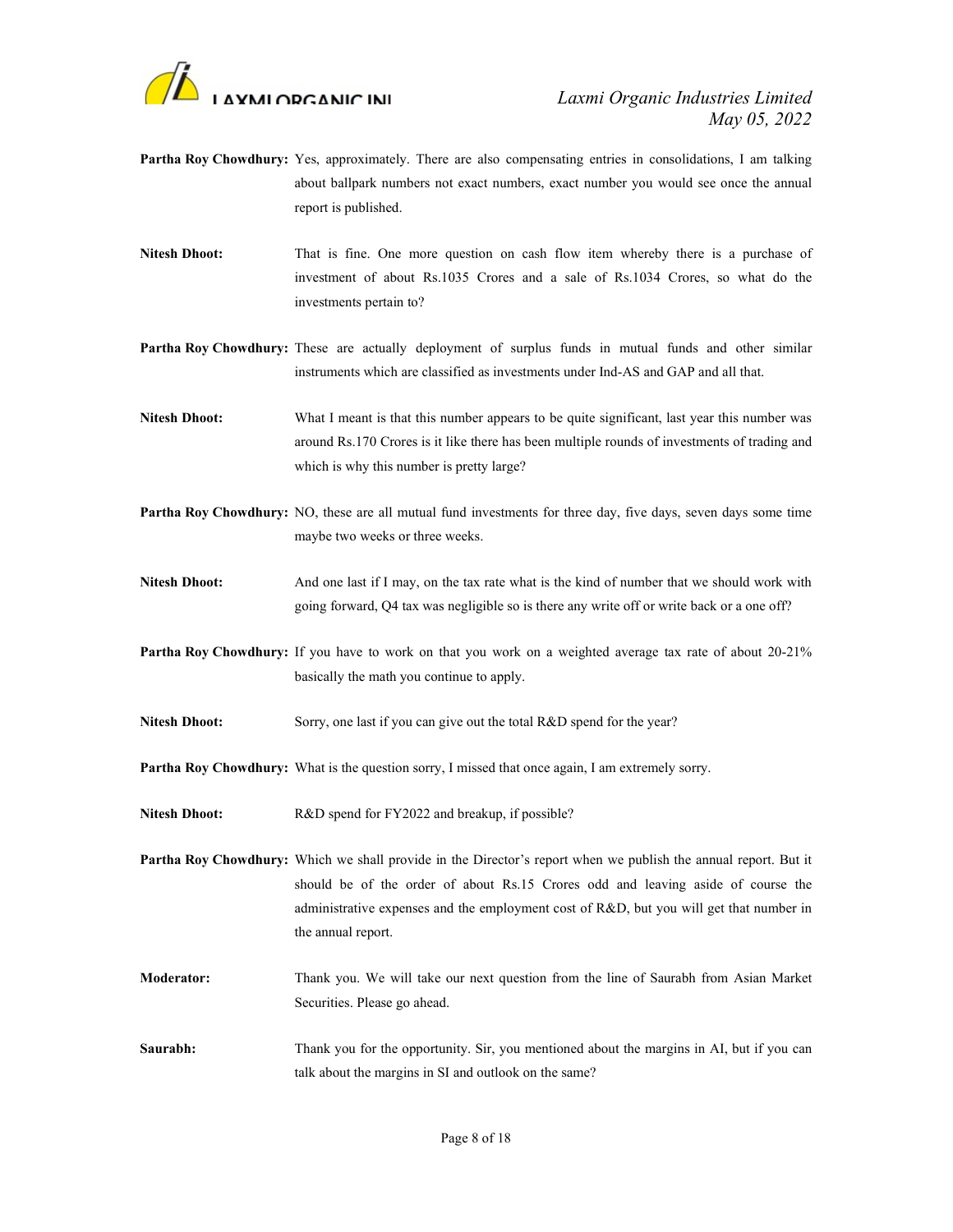

- Partha Roy Chowdhury: We will not be able to give you our numbers. But if you look at the other chemical companies who are in this space, the EBITDA margins are of the order of anywhere between 21-22% to 25-26%, we operate within that range as a basket.
- Saurabh: No, sir my question was broadly on whether there was margin pressure or what kind of margin pressure was there in Q4 and how should we look in Q1?
- Harshvardhan Goenka: The volatility that is there in the SI is not to the same extent in the acetyl business, the business are different principles of operating. So, while you saw that extensively in AI, SI were not that impacted and SI continues with the margin expansion growth as we optimize the product mix and continue to launch new products.
- Saurabh: Okay, coming to the capex if you can give capex number for 2023, what could be that number?
- Harshvardhan Goenka: We have not made the forward-looking statement on our capex plan for the future, but maybe if we have deeper conversation, we can come back to you on that.
- Saurabh: But largely capex will be now on the FI and SI?
- Harshvardhan Goenka: Correct, as a strategy as the company goes it remains quite similar, a large chunk of our capex's will always be going towards SI and FI, AI continues the debottlenecking route and we got adequate head room at our existing sites to debottleneck adequately for the several years ahead.
- Saurabh: Okay, should we assume 8 to 10% kind of incremental capacity addition in AI is through debottlenecking happening every year?
- Harshvardhan Goenka: More or less we are looking to go in line with the market as you find the end consumer demand is increasing, we will try to match that.
- Saurabh: Okay, and just last on your customer of profile, for FI is there an overlap in terms of customer with SI for your FI business?
- Harshvardhan Goenka: Of course, and that was the primary reason to get into this business or this new vertical as there is lot of customers pull and request to get into these kinds of molecules.
- Moderator: Thank you. We will take our next question from the line of Kunal M from Jaguar Investment Management. Please go ahead.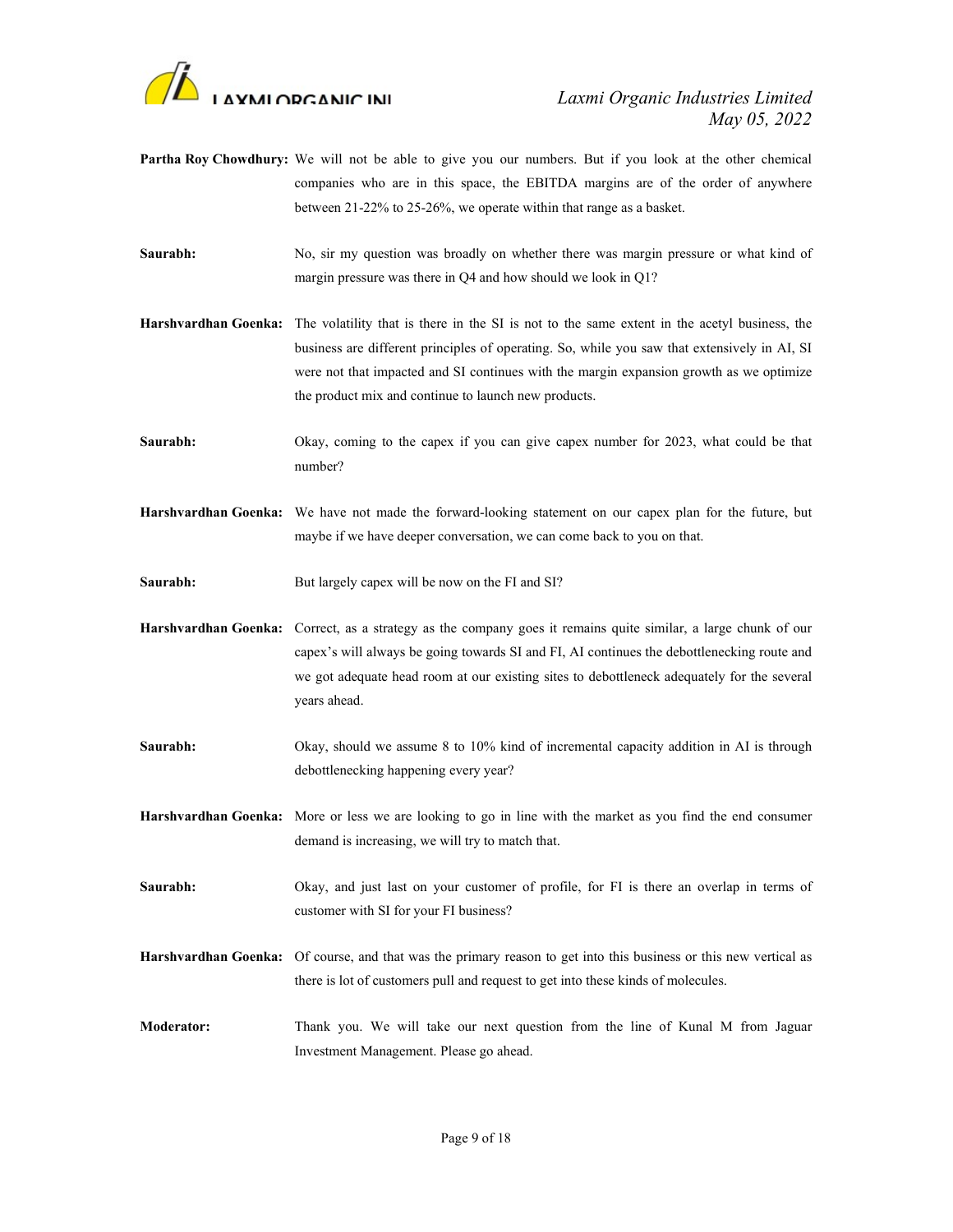

- Kunal M: Thank you very much for the opportunity. I wanted to understand for FY2022 what is the total tonnage if you could mention for the entire company combined AI plus SI and with the new capacity coming on both how much capacity are we going to add this year?
- Harshvardhan Goenka: Again, let us split the businesses while we have declared the numbers on the AI part and you have seen that, we have spoken about that earlier. SI we have always maintained is not about the volume, volume does not give you the value that we are all look looking to drive and that was more about the kind of products and the new products in the portfolio optimization that actually drives profitability over there. I hope that answers the question.
- Kunal M: Got it, and just a continuation of that in the SI business could you mention what portion of the business will come from acetic anhydride, if you could just give a rough ballpark number of what portion will come from acetic anhydride?
- Harshvardhan Goenka: We do not give product wise splits.
- Kunal M: Got it, and just regarding the fluoro initiative I wanted to understand, at the end of FY2023 once we get the facility and once commercial coming out the facility operational, if you could give a rough figure as to what sort of capacity in terms of metric tons and what is the size of the gross block, if you could quantify those numbers, that would be very helpful?
- Partha Roy Chowdhury: The topline that we are looking at, at full capacity should be of the order of about Rs.300 Crores odd and the block is going to be of the order of Rs.450 Crores odd maybe slightly lower than that. The tonnage is not important again as Harsh had mentioned, the product mix here is important, therefore we do not really would like to discuss the tonnage.
- Kunal M: As you mentioned we start from the base products in agro-chem as you move along, we will make it more and more value-added product mix and in pharmaceuticals and agriculture that is what we should look at, so the margin will be compared to be lower than probably where the peers set is moving and then gradually it will ramp up, is that the right way to look at?
- Partha Roy Chowdhury: Principally I say and that is the part of the story we have been able to achieve in the SI segment and looking to duplicate that model with the FI.
- Kunal M: Last question from my end, I wanted to understand the way our pricing policies the volatility in acetic acid and all the underlying raw materials and inputs is fairly high, so wanted to understand personally how much quantity of inventory we are carrying in the books at any given point of time suppose right now where we are in surplus we may carry more, but on an average how much inventory you would carry and is the pricing change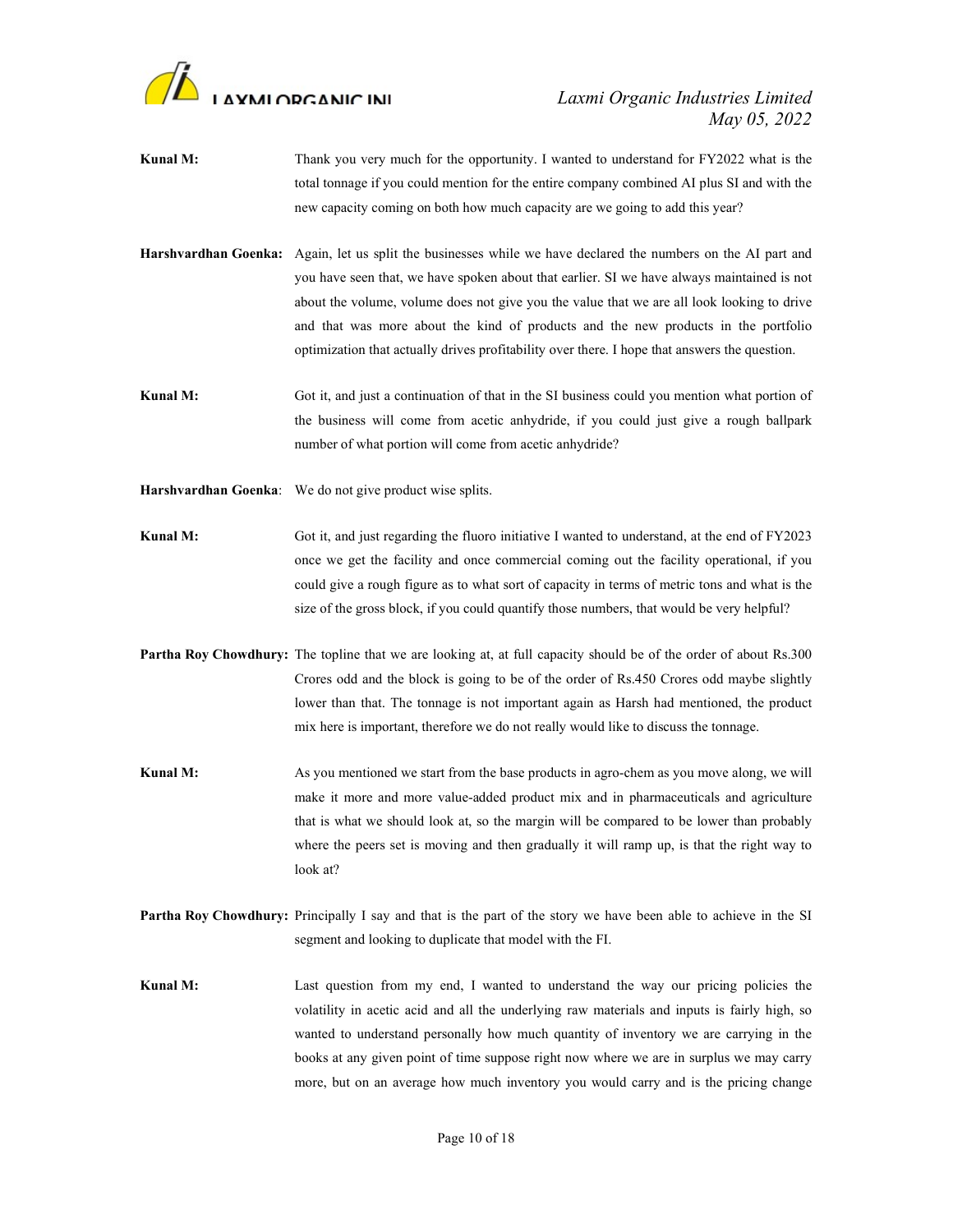

every fortnight, how does the pricing adjust to the volatility in acetic acid prices and you also in one of the comments you mentioned that the raw material prices have gone down and the final product has not gone down to that extent in accordance to the raw material prices next quarter at least on the gross margin side can you expect some improvement for next one-two quarters?

- Partha Roy Chowdhury: There are actually several questions in what you just now said. To answer your first question, we deal with liquids and liquid cargo, therefore we have a physical limitation of stocking that is number one, at any point in time on an average basis I do not think we carry inventory more than two-three weeks, because we do not have physical carrying capacity. Having said that, the prices get locked in for supplies of about 60 to 75 days depending on our view on the prices. Now, with regard to the next part of the question where you say that the finished product prices are holding up and the raw materials have declined, in the AI business when the raw material prices soften up the finished product prices immediately soften up. Therefore, there is a margin correction which takes place. Whereas in SI, it is somewhat reverse, because in SI we have longer-term contracts on an average every contract is for two to three months the shortest one's, we of course have annual contracts and multiyear contracts as well. Therefore, the margin profiles behave differently at different points in time. As a result, you will observe that even if the raw material prices get halved between two periods, our margins do not get halved the average margin sort of travels within a bandwidth of maybe a couple of percentage points here and there.
- Moderator: Thank you. We will take our next question from the line of Meet Vora from Axis Capital. Please go ahead.
- Meet Vora: Hi! Sir, just wanted little bit more clarification on the AI segment. As you said that once the raw material prices correct, the finished goods prices correct immediately, so is it reverse when the prices are increasing because acetic acid as is was somewhere hovering around 90 -95 in Q3 and in Q4 they were around somewhere around 60-65 kind of, have ethyl acetate or a similar kind of product prices jumped by a similar margin and that is what is being able to see on our margins as a pressure. How do we pass through or there is no pass through?
- Partha Roy Chowdhury: When you have observed these prices of acetic acid, what is the price of ethyl acetate that you have observed, I am disclosing my prices.

Meet Vora: These are like GNFC basic prices that I have observed.

Partha Roy Chowdhury: You have some GNFC margin, right and then you do a bit of a mark up and give us a few points for our efficiencies, you know the margin.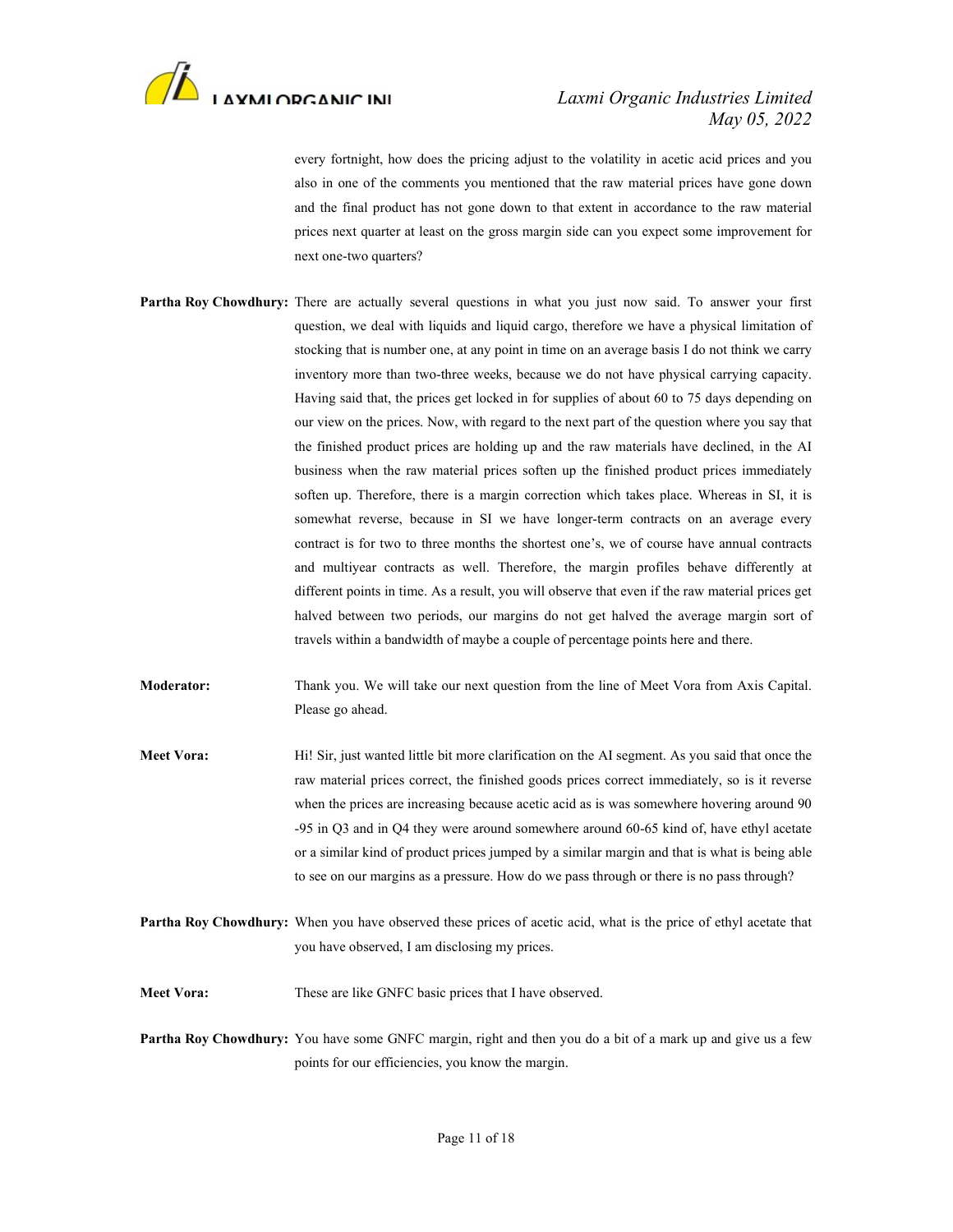

- Meet Vora: Okay, typically when the prices of raw materials are rising for the AI segment, we will see that the margins are improving and similarly a downward tendency when the prices are going down?
- Harshvardhan Goenka: Okay, let us take the model aside, prices of raw materials and finished goods are constantly moving, the business model that we are into is managing that and ensuring that we are able to constantly expand on that spread. That is there in this business which is how we grow this business and manage it. At any point in time there will be a 30-to-45-day lag at best and through cycles which we have seen this normalizes and constantly operates within a band.
- Meet Vora: Okay, can we hear that number like AI business margin by any chance so that we are able to understand how it moves?
- Partha Roy Chowdhury: The AI business operates on a long-term basis at an EBITDA margin of low double digit and in this business, we operate on per kilo margin, we do not operate on percentage margin.
- Meet Vora: Sure sir, the second question was regarding the FI segment that we are adding in our portfolio. Sir, just wanted to understand more on the product side, so will these products be totally import substitution products or what is the market size that we are looking at and whether it will be complete capture of market immediately, are we at pilot stage or have we got approval for our products, any rough idea on that?
- Harshvardhan Goenka: I think the FI addressable market for us remains fairly large. If you see fluorinated derivatives that the Indian industry is serving is what more than \$4 billion that is the broader market sense. India does import lot of fluorinated derivatives and as the buzz word is going on lot of new acids are being set up in India to either serve import substitutes and some international customers that require these products in different geographies. So, I do not think it is one or the other but combination of both that will feed our growth.
- Meet Vora: Got it, sir. I will come back in the question queue for a follow up. Thank you.
- Moderator: Thank you. We will take our next question from the line of Rohit Nagraj from Emkay Global. Please go ahead.
- Rohit Nagraj: Thanks for the opportunity. My apologies as this question has been answered I was dropped off in between. Sir, my first question is in terms of the dynamics of the acetic acid, if you could just give us what has changed over the last few months that the pricing has come off drastically and what are our expectations, is there any demand side issues which we are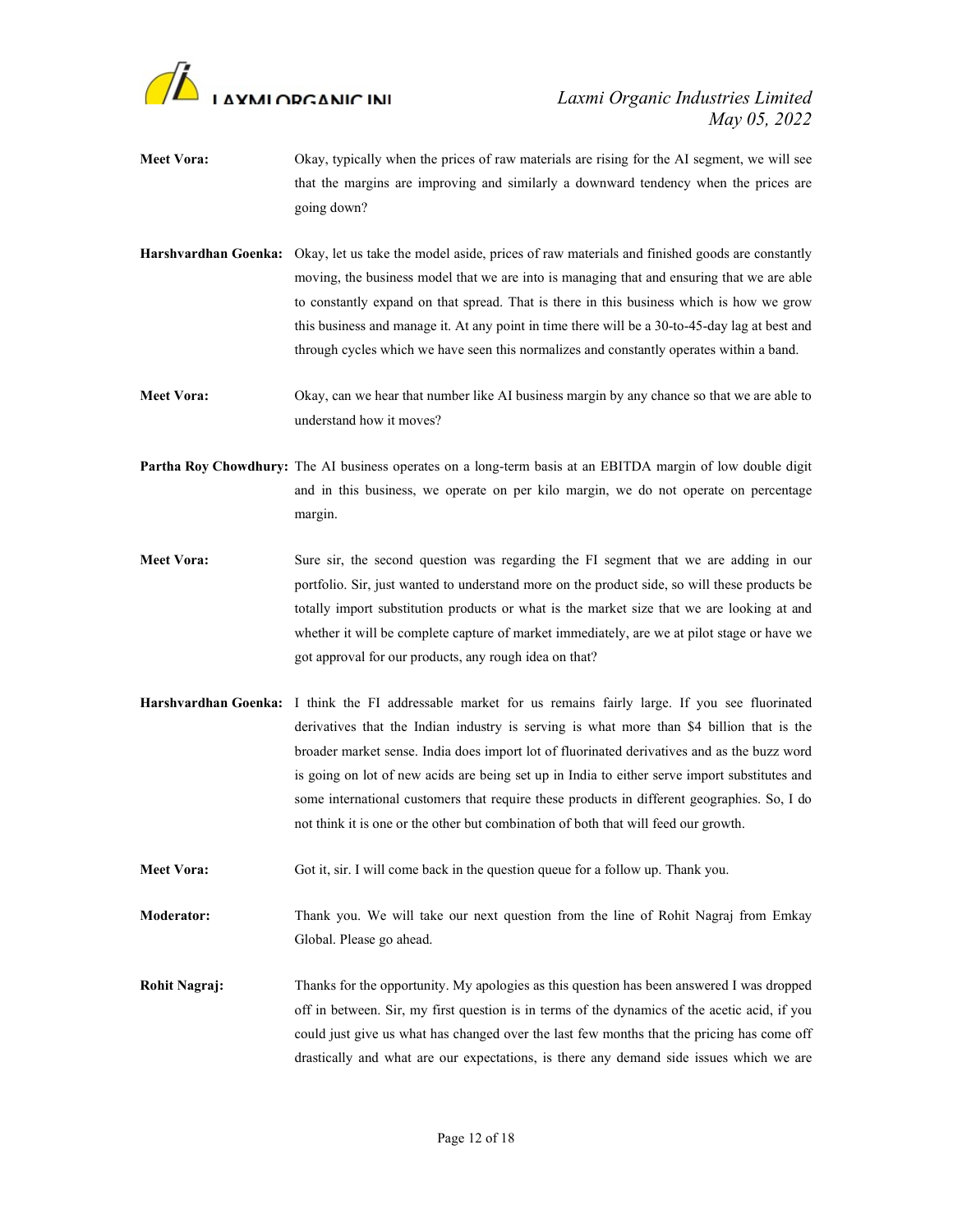

currently facing or we are expected to face because of maybe non-availability of raw material or probably some demand decline from user segment? Thank you.

- Harshvardhan Goenka: Sure, first on the acetic acid like we mentioned earlier, raw material prices constantly fluctuate for various factors, this is a large global commodity. We are not in the business of predicting what the price will be, we are in the business of managing our spread and risk and ensuring we are able expand on that so, we are fairly agnostic to where the raw materials are. Sorry, what was your second question again?
- Rohit Nagraj: Is there any demand side issue for acetic acid which we are experienced or how the things are moving from that perspective?
- Harshvardhan Goenka: Acetic acid is not our sale product therefore I would not be able to comment on that.
- Rohit Nagraj: Got it, sir. The second question is Partha Sir indicated that we expect this year to be better than last year and given that the commodity prices have come down, what gives us confidence that we will be able to do better, if you could just give subjective assessment in terms of each of the business segment where we see traction in terms of the new products, in terms of the volume growth and obviously there will be contribution from SI segment as well. So, just your assessment how the growth is likely to come during FY2023? Thank you.
- Harshvardhan Goenka: If you take a step back and look at our model right, there are three businesses sitting within us which are all connected in some way. The acetyl business continues to operate within the band as mentioned and has fairly high acid terms, this speciality is growing by our capex and the FI is brand new platform that sets us up in a very exciting a new space which should also grow by capex. You have seen our capex numbers that we have been putting into the business year-on-year not only right now and capex have delivered and we have constantly grown our business in steps which is what you will continue to see as our strategy going ahead as well. Irrespective of where our acetyl business margin profile lies at the higher end or at the lower end of the curve, our capex and our growth projections are towards our SI and FI businesses.
- Rohit Nagraj: Right sir, got it. Just one request since the year is over and probably from modelling perspective, we give the capex number and as you rightly pointed out just now that is going to drive our growth. If it is possible for us to share that number at least on yearly basis, that will be really helpful? Thank you, sir and best of luck.
- Moderator: Thank you. Our next question is from the line of Dhruv Muchhal from HDFC Asset Management. Please go ahead.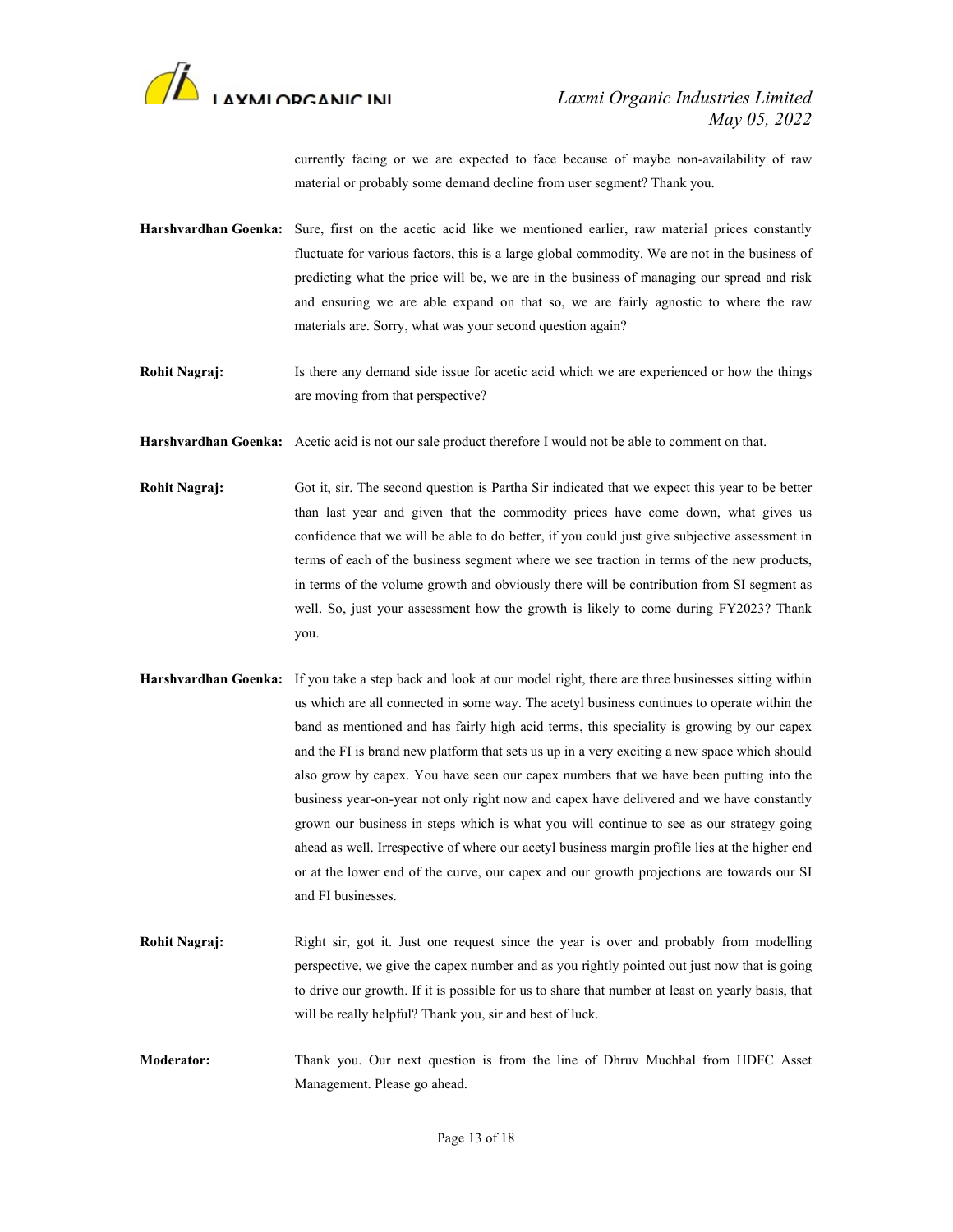

- **Dhruv Muchhal:** Thank you so much. Sir, just one clarification for the AI business the capacity last year was 1.6 with the Yellow Stone I was building about 2 lakh ton but the presentation is 2.33, so the incremental has because of the debottlenecking that you mentioned earlier, that is right sir.
- Partha Roy Chowdhury: Yes, it is.
- Dhruv Muchhal: Okay, and this Yellow Stone equation is that part of our numbers, I mean is that consolidated or not yet?

Partha Roy Chowdhury: It is part of the console numbers for half year.

- **Dhruv Muchhal:** Okay, got it. Sir, the second is bit related to the earlier question is on the demand so we are seeing significant price increases across commodities or across products, so just trying to get your sense are you seeing some implication on demand or a broader level are you seeing some implication on demand or customers getting a bit back also, you have Europe as a decent exposure as in terms of exports we are seeing lot of price increases, the fuel price increases and some capacity closures or temporary closures there because of the unviability themes. Any thoughts on what is happening in terms of your products, any implication on demands that you see at least from a six month – one year or probably relatively mediumterm basis?
- Harshvardhan Goenka: Sure, first on the demand front I think we have passed the high-water mark if you look at it in on a general basis and even at the previous high-watermarks, we have not seen demand contracting because we find our products being essential to several applications and substitutes have tried to come in, but not been successful, so we have seen a fairly robust demand throughout last year irrespective of the cycle. Regarding Europe, we find that it to be a larger opportunity as local producers over there have a significant increase in the energy cost which might give us some opportunities to play.
- **Dhruv Muchhal:** Okay, but from a demand perspective that does not have any implication. I was actually coming from demand but you mentioned interesting point in supply that opens your opportunity but from a demand angel does it have any implications in some of the chemical producers shutting there temporarily or something?
- Harshvardhan Goenka: We have not seen that in our segments, yes there have been shutdowns or trimming of capacities as far as possible in the overall industry, but our segments have been fairly unaffected.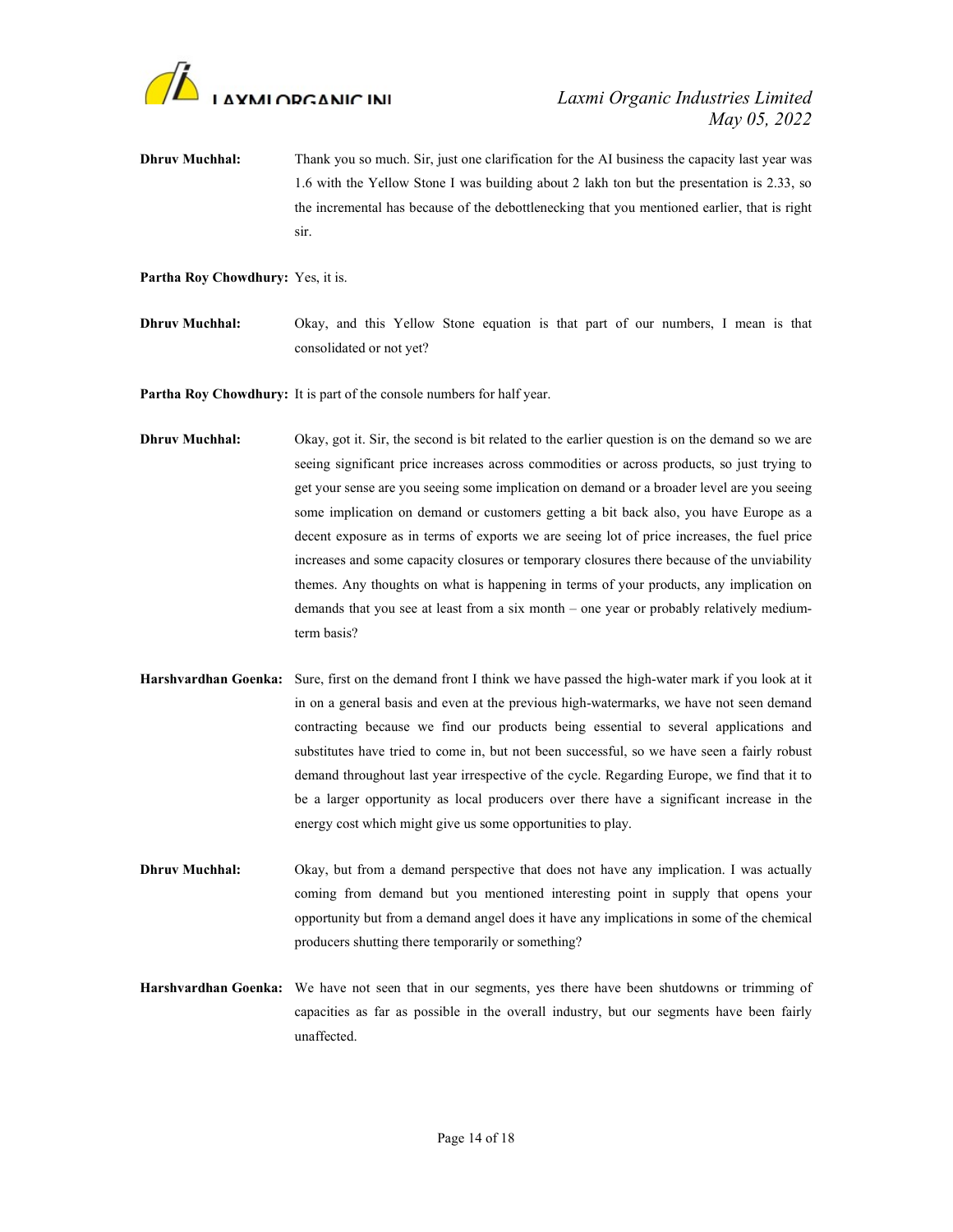

- **Dhruv Muchhal:** Sure, and on the second point that you mentioned is supply that benefits us because for us the cost of the fuel or others will not increase as much as probably for the Europeans and since that puts us in a better position.
- Harshvardhan Goenka: That is right.
- Dhruv Muchhal: Sure, sir. That is, it, sir. Thank you.

Moderator: Thank you. Our next question is from the line of Rohan Gupta from Edelweiss Financial Services Limited. Please go ahead.

- Rohan Gupta: Hi! Sir, good afternoon. Couple of questions, first is on your SI business we have seen that in the current quarter the exports growth has been pretty decent and roughly 39% of the business in Q4 has come from exports which is much higher than the 29% contribution came in Q3 and definitely much higher than 19% in last year. Just wanted to understand that is there any competitive pressure you are seeing in the domestic market because it seems that in Q3 versus Q4 you have lost probably some business in domestic market while the growth has been coming mainly from the exports. So, just wanted to understand that what can be the possible reason for that, that loosing domestic market in SI business?
- Harshvardhan Goenka: We had stated our strategy of going into exports almost a year ago, so I think this has been very strategically driven over a long period of time and this is a resultant of that. Losing a domestic share to another competitor coming up or another import substitute you will have some changes happening quarter-on-quarter, but our trajectory for export has been strategically driven.
- Rohan Gupta: Sir, you are saying that this is intentional and I understand that we are in a hunger to grab more market in exports but that does not mean that we may lose domestic market until and unless we have some capacity constraint which I think that is not in the case of our company, we still have some surplus capacities available, I was not able to comprehend that whether it is a competitive pressure which is driving the domestic market or you did mention that your focus is more on export but I just wanted to understand that focus on export should not be coming on the cost of domestic markets is it not?
- Harshvardhan Goenka: I do not have much of a comment to add on that but at this area we are operating our business strategically where we value both markets and we are serving customers everywhere.
- Rohan Gupta: Right sir, going forward once again in SI business now fairly almost closer to 40% of business coming from our exports so, just want to understand more strategically that what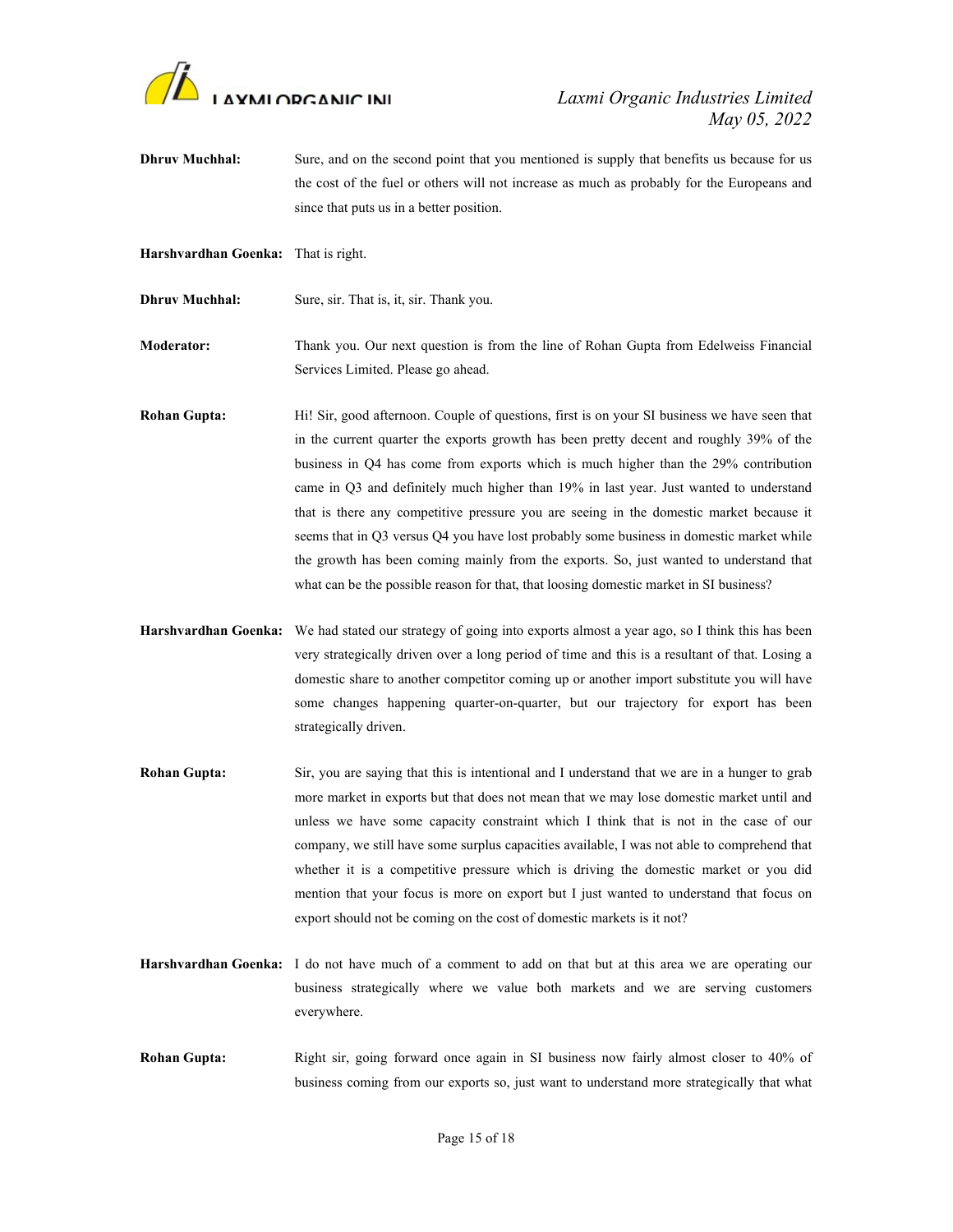

kind of margin difference is there in exports versus domestic and does this export market gives us more comfort in terms of any kind of volatility or easily passing on of the raw material volatility versus domestic, I just wanted to understand what are the key differentiating factors between the domestic markets and exports market?

Partha Roy Chowdhury: The margin profiles between the domestic market and the export markets are similar, that is number one in specific product ranges, but it is not that every product is sold in the domestic market and the same product is sold in the export market, we have a large basket of products. Now, if Harsh would add something?

Harshvardhan Goenka: No, that is fine.

- Rohan Gupta: Okay, sir second is on our fluorination, so I believe that our plant at your presentation already mentioned that we are on track to commission this by end of Q3 FY2023 however we have definitely did have some Kilo Lab trial runs which you have done on your lab. Just wanted to understand how we are progressing in terms of reaching out to the customers in fluoro speciality because this is a new business for us and new more complex chemistry for us. So, how we have approached to the customers in terms of trial runs and sampling and how do you see that the customer acceptance has been there towards our fluoro speciality business?
- Harshvardhan Goenka: We have luckily been able to get a company with a fairly rich history of more than 50 years of producing some of these products. So, customers we have seen has generally been very receptive and happy to see the company get a new life in India and get the advantage with Laxmi since we share existing relationships with lot of the same customers. The sampling plan is going of fairly well and there is a whole way that we have set forth with customers of how we are going about it and that remains on track.
- Rohan Gupta: Sir, just the last one if I am allowed to ask otherwise, I can come back very well in the queue. On this Dacotin as you know that one of our closest competitor has entered into Docotin and have commissioned the plant, so do you see that the product basket which they are developing competes with your product basket in Dacotin and is there any kind of pricing related competitor pressure you are seeing in Dacotin derivatives or if you have completely different set of product basket which is not competing with yours?
- Harshvardhan Goenka: Competition has not just been there today but been there from international sources since we existed in this business in the same product basket. So, competition has always existed and we have been able to perform and consistently grow across products and new products throughout out the decade which we will see continue to grow, we have explained some of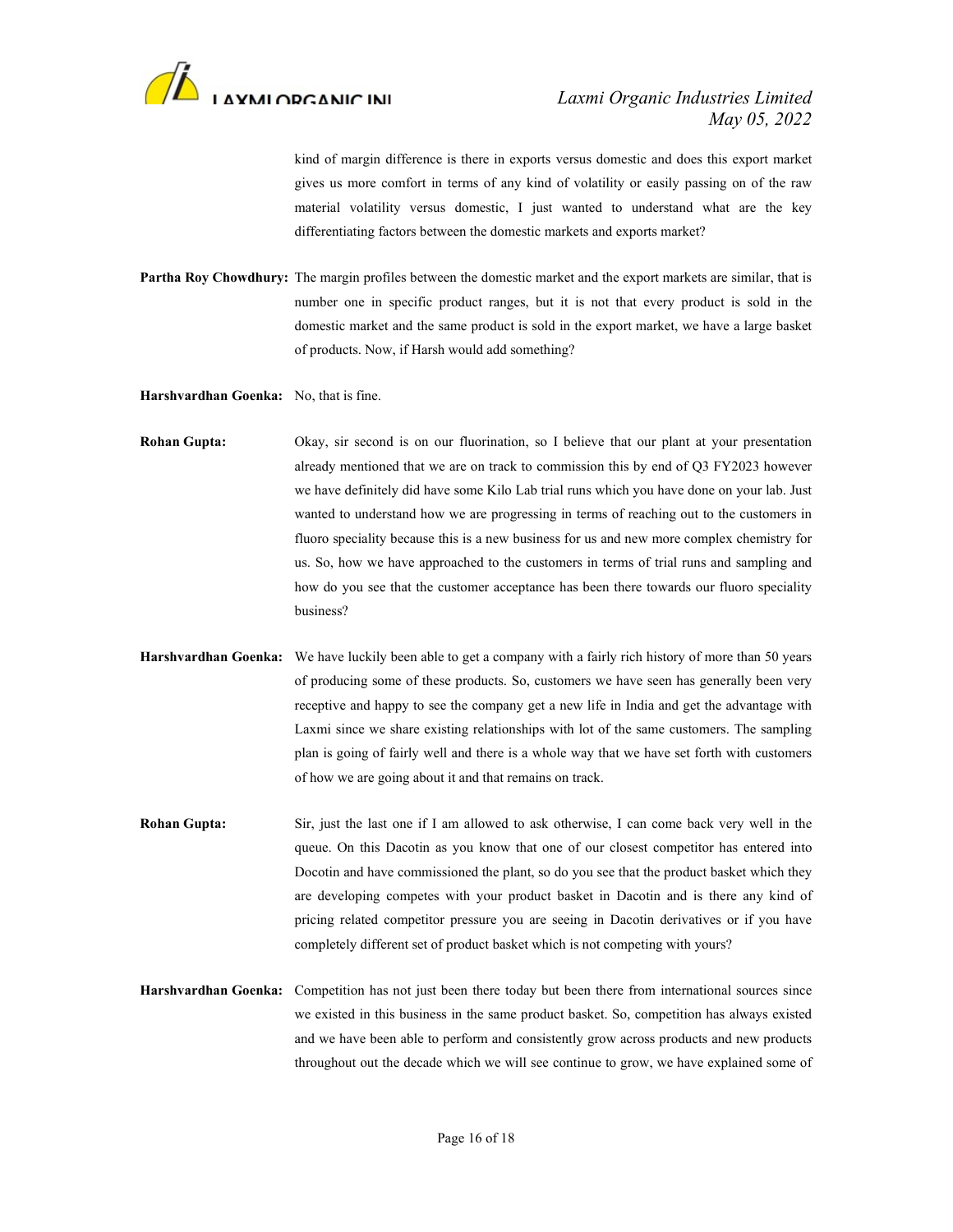

## May 05, 2022

the competitive advantages that we have as Laxmi in this business and we think that will keep us in good stead for the times ahead.

Rohan Gupta: Sure, thank you very much.

Moderator: Thank you. We will take our next question from the line of Tarang from Old Bridge Capital. Please go ahead.

Tarang: Hi! Good evening, everyone. Couple of questions from my side, one has there been a change in your trade policies with your suppliers in terms of taking credit or giving credit?

Harshvardhan Goenka: No, not really.

Tarang: Okay, got it. Second, just from a reconciliation standpoint if I look at your inventories as on March 2021 and compare it to March 2022, inventories have moved up by about Rs.170 Crores from Rs.203 Crores to Rs.373 Crores, but when I go back to your cash flow statement the delta on inventory or the working capital squeeze on inventory is about Rs.123 Crores. If you could just help me understand that better, that is number one. Number two, how much of the delta on inventory that we are seeing is on account of prices and how much of it is on account of holding on to additional volumes?

Harshvardhan Goenka: Tarang, I think this is very, very, very specific if you would not mind you can take this question offline and we will be happy to answer this is fairly technical we may have to refer to some of our notes.

Tarang: Okay, no worries. I will connect back. Thank you.

Moderator: Thank you. Our next question is from the line of Rohit Sinha from Sunidhi Securities. Please go ahead.

Rohit Sinha: Thank you for taking my question, sir. Some of my questions are already answered. Just wanted to understand the outlook on this fluoro speciality business, we have in the process of 14000 capacity in this business and you have mentioned that Rs.300 Crores kind of order in your would be as a peak utilization, I think. So, first of all what would the progression in this business once it is commissioned and secondly, what are our plans to basically invest more on this or we are looking to add capacity on this fluoro speciality going forward?

Harshvardhan Goenka: Sure, again we spoke about it, we are happy to speak again. The size of the opportunities that is available that it was opened up to us with the FI businesses fairly large. What we achieved with the SI business in a fairly in a much smaller market was we took a few years